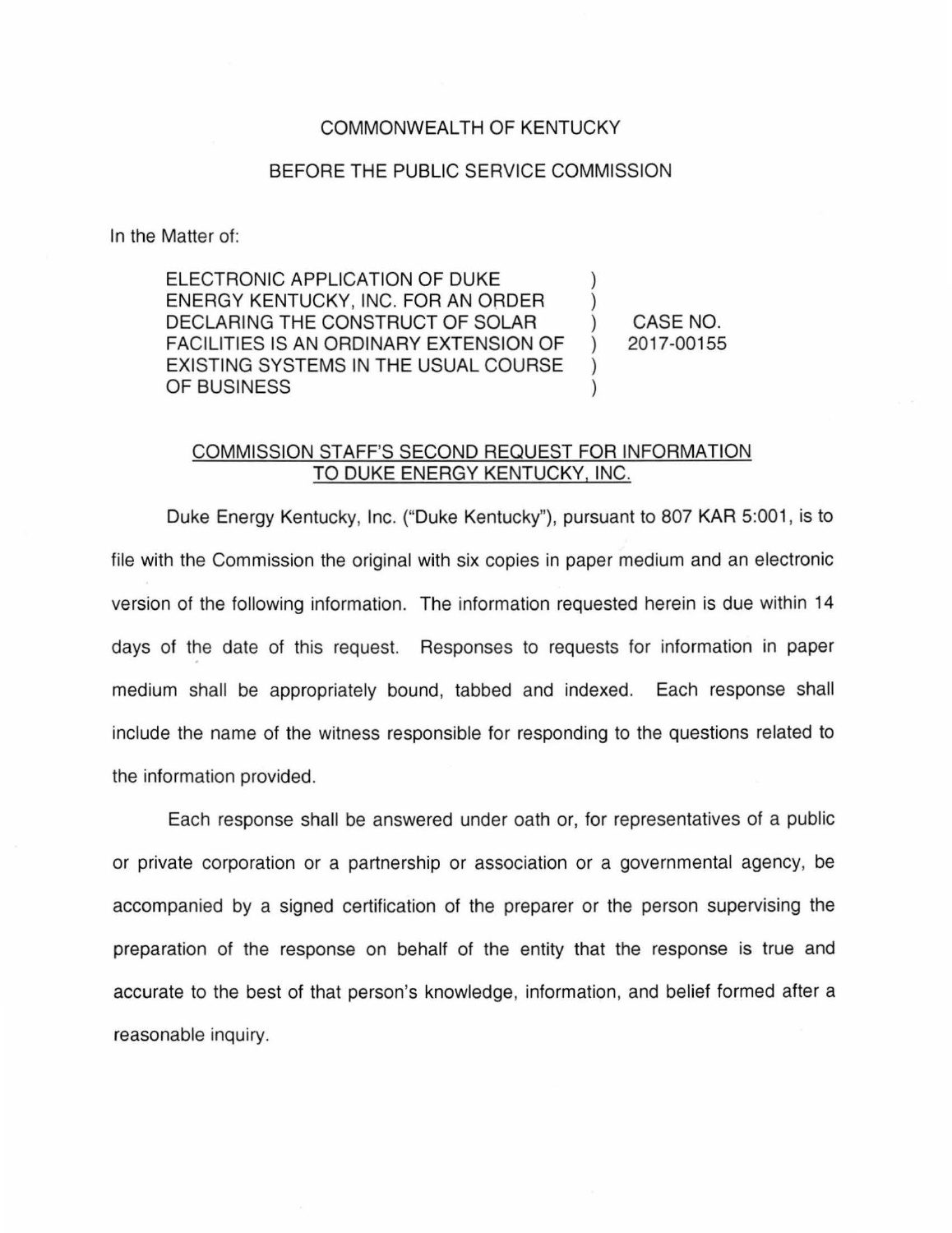Duke Kentucky shall make timely amendment to any prior response if it obtains information which indicates that the response was incorrect when made or, though correct when made, is now incorrect in any material respect. For any request to which Duke Kentucky fails or refuses to furnish all or part of the requested information, it shall provide a written explanation of the specific grounds for its failure to completely and precisely respond.

Careful attention shall be given to copied material to ensure that it is legible. When the requested information has been previously provided in this proceeding in the requested format, reference may be made to the specific location of that information in responding to this request. When filing a paper containing personal information, Duke Kentucky shall, in accordance with 807 KAR 5:001, Section 4(10), encrypt or redact the paper so that personal information cannot be read.

1. Refer to the Application, Attachment 1, which sets forth the cost estimates for each of the three proposed facilities. The Engineering, Procurement and Construction contractors ("EPC") portion of the cost estimate is approximately \$3 million for the Crittenden facility, \$1.9 million for the Walton 1 facility, and \$1.9 million for the Walton 2 facility. Explain why the EPC contract for the Crittenden facility is over \$1 million more than either the Walton 1 or the Walton 2 facility.

Jalina K. Mathews

Executive Dir Public Service Commission P.O. Box 615

DATED **MAY 2 4 2017** Frankfort, KY 40602

cc: Parties of Record